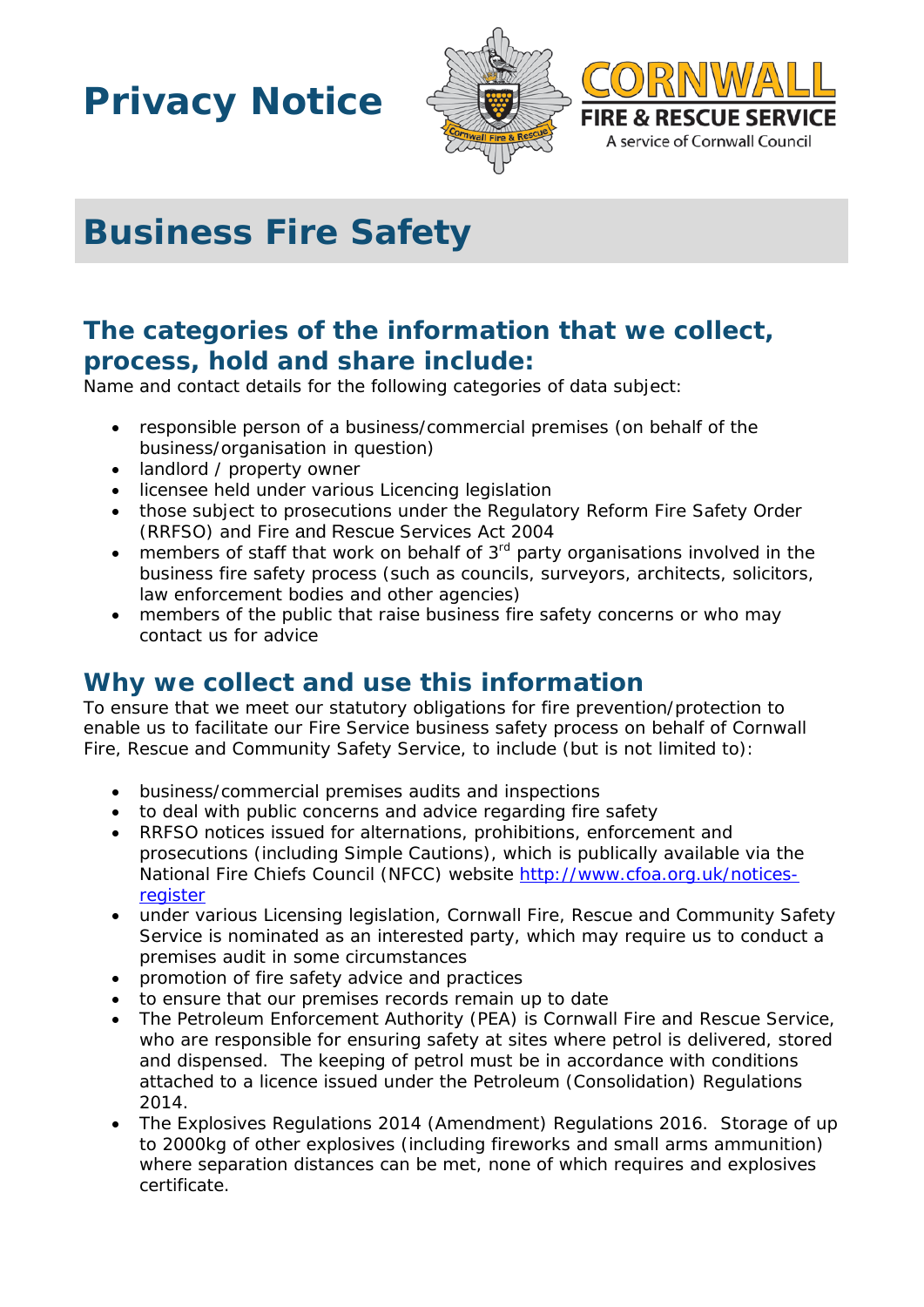Any personal information obtained for the purpose of carrying out fire safety activities will only be used for this purpose unless other legislation dictates or further processing is necessary for the performance of a task carried out in the public interest or for Cornwall Fire, Rescue and Community Safety Service to exercise its official duty as a public function.

In the event of any investigation of fraud or other criminal activity, the Authority has a duty to disclose personal data to the relevant authorities and/or external providers (such as legal representatives) appointed by the Authority.

## **The lawful basis on which we use this information**

Our lawful reason to collect and use this personal information is that it is necessary for the performance of a task carried out in the public interest or for Cornwall Fire, Rescue and Community Safety Service to exercise its official duty as a public function for the delivery of:

- fire safety activities and prosecutions carried out under the Regulatory Reform Fire Safety Order (RRFSO) 2005 [https://www.gov.uk/government/collections/fire-safety-law-and-guidance](https://www.gov.uk/government/collections/fire-safety-law-and-guidance-documents-for-business)[documents-for-business](https://www.gov.uk/government/collections/fire-safety-law-and-guidance-documents-for-business)
- explosive registration, inspection activities and prosecution carried out under the Explosives Regulations 2014 (Amendment) Regulations 2016
- petroleum registration, inspection activities and prosecution carried out under the Petroleum (Consolidation) Regulations 2014
- fire safety prevention activities and providing advice under Section 6 of the Fire Services Act 2004 <https://www.legislation.gov.uk/ukpga/2004/21/section/6>

#### **Collecting this information**

Any personal information obtained for this process will be either provided by the individual themselves, from the organisation subject to the business safety activity or from other legitimate sources. Any written correspondence that is sent in relation to business safety activities will signpost to the addressee where they can obtain a copy of this privacy notice and related policies.

#### **Storing this information**

Any personal information will be held electronically against the premises ID on our Community Fire Risk Management Information System. The retention of this data will be dictated by the reason for its use, such as audits and inspections for up to 10 years (in line with good practice), or once the information is no longer relevant for purpose, such as change in details for responsible person, change of use for premises.

Prohibitions and enforcements will remain on our records and on the NFCC website until they are actioned and once actioned will remain for 7 years.

Any personal data held for the purpose of Simple Cautions will be retained by the Authority for 7 years in line with the Authorised Professional Practice (APP) management of police information guidelines and Criminal Procedure & Investigations Act (CPIA).

Any personal information held in emails, letters or other paper files will be scanned into the above system against the premises ID and paper copy securely shredded. All information security controls, document retention and practices are as per the associated Cornwall Fire, Rescue and Community Safety Service policies.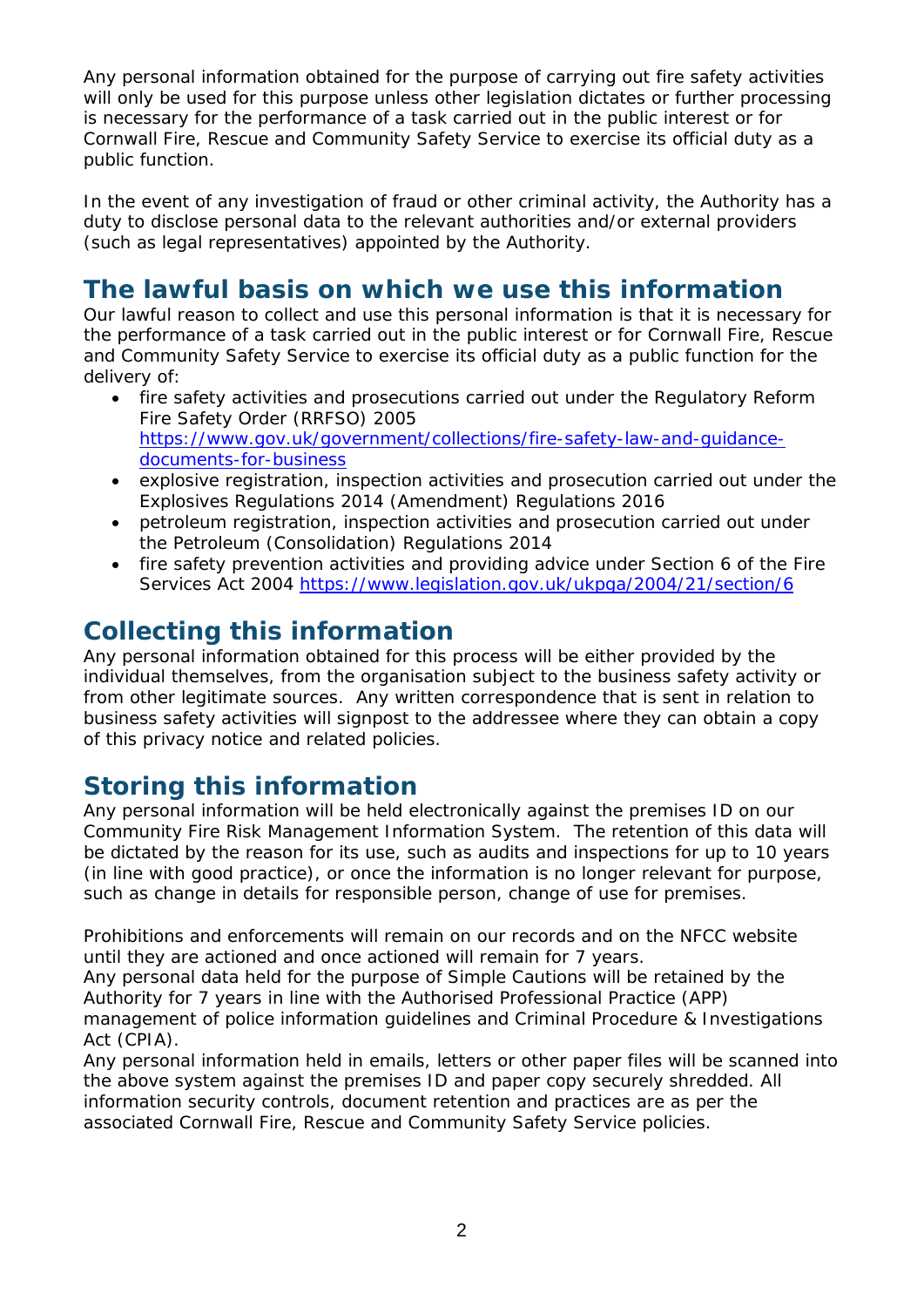#### **Who we share this information with and why**

- Any other organisation involved in the business fire safety process, to include (but is not limited to) Councils, surveyors, architects, solicitors, Law Enforcement bodies, Licencing bodies and other agencies.
- National Fire Chiefs Council (NFCC) website for the publishing of the Authority's public register. Please refer to their website for their own privacy notice.

## **Individual Information Rights**

Below is a brief summary in relation to personal information held for business fire safety activities:

- The individual has the right of access to what personal information we may hold for our business fire safety activities by contacting the Cornwall Council Data Protection team.
- In some circumstances, individuals who are subject to legal proceedings are unable to exercise all of their information rights, such as objection to processing and data erasure.
- The information held by Cornwall Fire, Rescue and Community Safety Service is not eligible for data portability or subject to automatic processing.
- If an individual is no longer acting as the responsible person for that organisation, or if the premises landlord and has sold the premises in question, please contact a member of the Technical Fire Safety team 01726 223620, [protection@fire.cornwall.gov.uk,](mailto:protection@fire.cornwall.gov.uk) or by completing the online form below [https://www.cornwall.gov.uk/community-and-living/cornwall-fire-and-rescue](https://www.cornwall.gov.uk/community-and-living/cornwall-fire-and-rescue-service-homepage/business-fire-safety/ask-a-fire-officer)[service-homepage/business-fire-safety/ask-a-fire-officer](https://www.cornwall.gov.uk/community-and-living/cornwall-fire-and-rescue-service-homepage/business-fire-safety/ask-a-fire-officer) or by writing to us at Protection Team at: Protection Team, Cornwall Fire, Rescue and Community Safety Service, Service Headquarters, Tolvaddon, TR14 0E

#### **Requesting access to your personal data and your rights**

Your personal information belongs to you and you have the right to:

- be informed of how we will process it
- request a copy of what we hold about you and in commonly used electronic format if you wish (if you provided this to us electronically for automated processing, we will return it in the same way)
- have it amended if it's incorrect or incomplete
- have it deleted (where we do not have a legal requirement to retain it)
- withdraw your consent if you no longer wish us to process it
- restrict how we process it
- object to us using it for marketing or research purposes
- object to us using it in relation to a legal task or in the exercise of an official authority
- request that a person reviews an automated decision where it has had an adverse effect on you

You are legally entitled to request access to any information about you that we hold, and a copy using the subject access request. Use the links below to find out more:

[Data Protection web page](http://www.cornwall.gov.uk/council-and-democracy/data-protection-and-freedom-of-information/data-protection)

[Rights of Access, Rectification and Erasure Request](https://www.cornwall.gov.uk/media/33315555/form-2018-rare-form-blank.pdf)